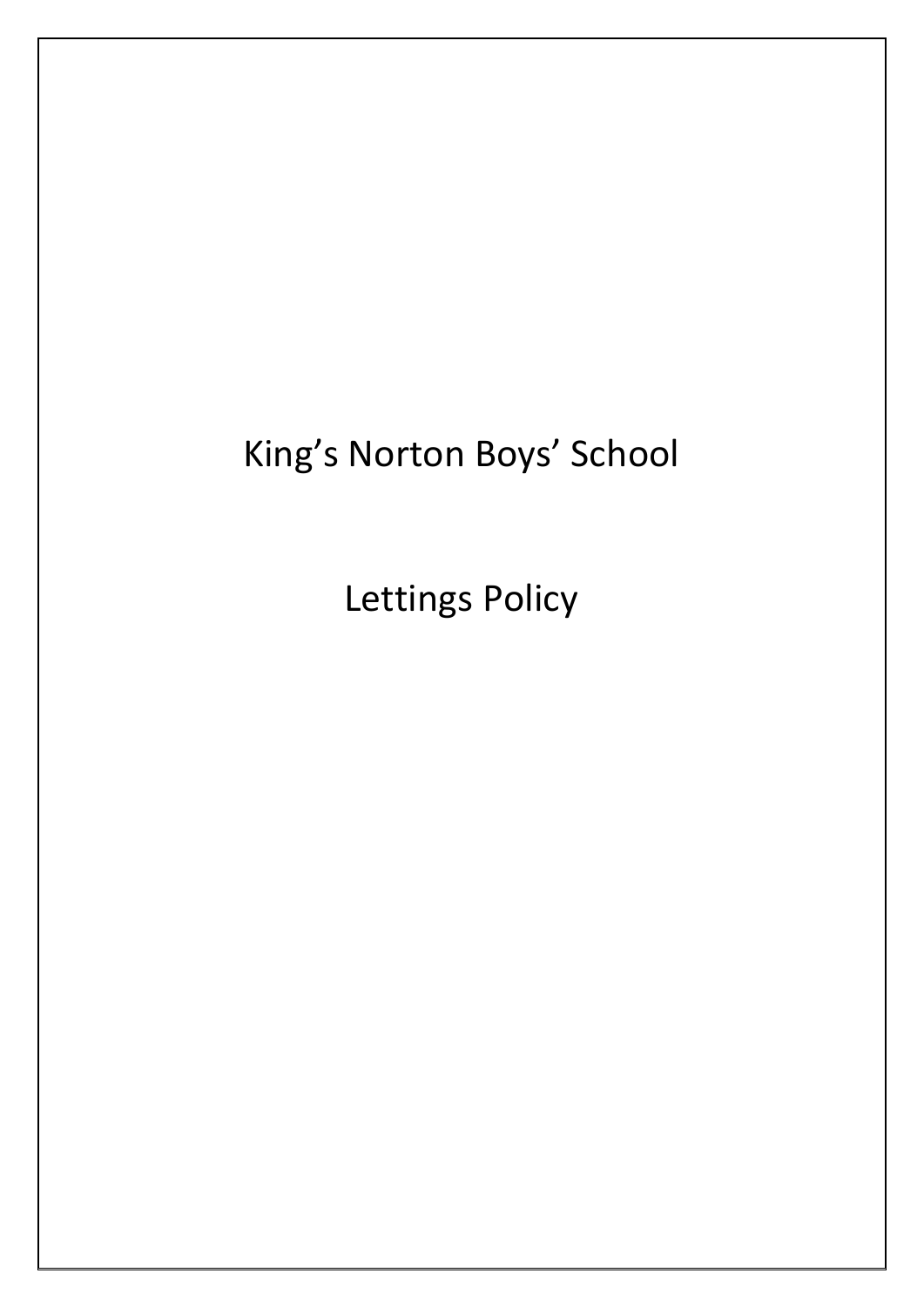# Contents:

# [Statement of intent](#page-2-0)

- 1. [Legal framework](#page-3-0)
- 2. [Definitions](#page-3-1)
- 3. [Roles and responsibilities](#page-3-2)
- 4. [Charges](#page-5-0)
- 5. [VAT](#page-6-0)
- 6. [Managing lettings](#page-6-1)
- 7. [Safeguarding](#page-7-0)
- 8. [Asbestos](#page-8-0)
- 9. [Emergencies and health and safety](#page-9-0)
- 10. [Using the site](#page-9-1)
- 11. [Equipment](#page-10-0)
- 12. [Monitoring and review](#page-11-0)

#### Appendices

- a) [Premises Application Form](#page-12-0)
- b) [Hire Agreement](#page-14-0)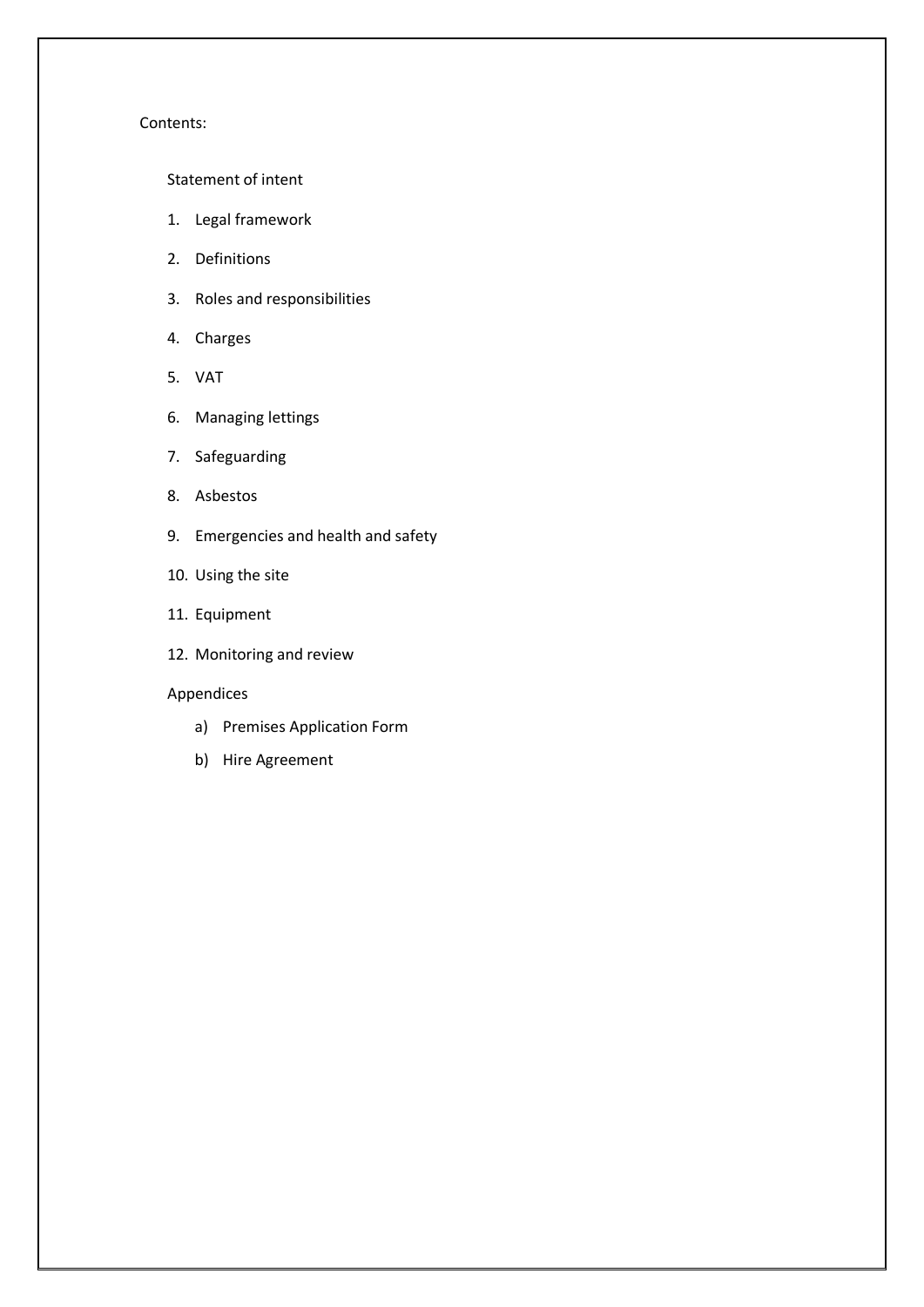#### <span id="page-2-0"></span>Statement of intent

King's Norton Boys' School recognises that its premises are valuable to the local community and as such, we are pleased to let the premises out to organisations within the local community.

Though we let the premises out, the school is aware that this can pose certain concerns, such as in terms of safeguarding, so this policy is to be distributed to all organisations that wish to let the premises and the conditions outlined within must be followed at all times.

In addition, there is important information that this policy communicates to organisations who let the premises from the school, such as health and safety matters and insurance arrangements.

Signed by:

Headteacher Date:

Chair of governors Date: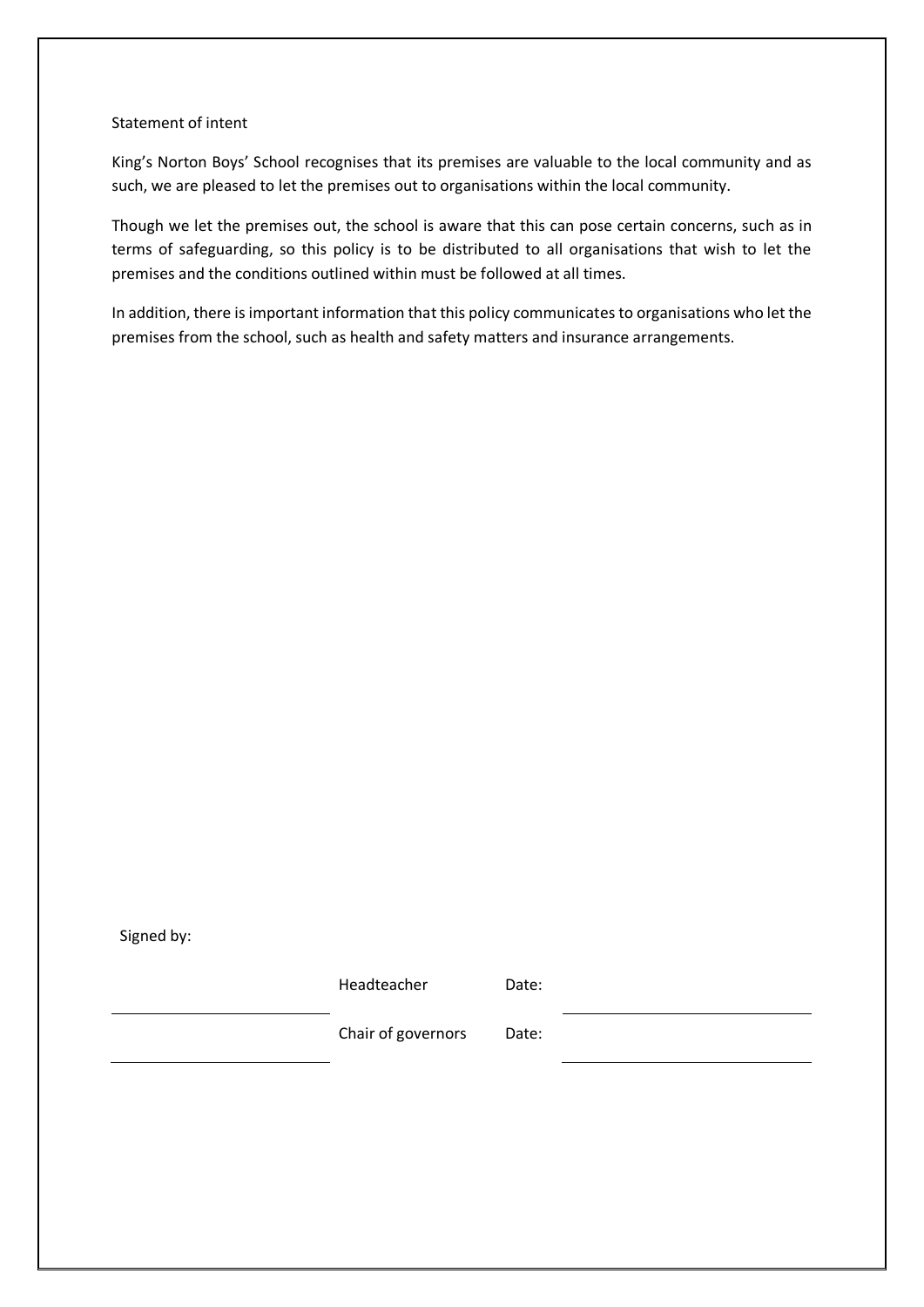# <span id="page-3-0"></span>**1. Legal framework**

- 1.1. This policy has due regard to all relevant legislation including, but not limited to, the following:
	- The School Premises (England) Regulations 2012
	- The Health and Safety at Work etc. Act 1974
	- Health and Safety (First-Aid) Regulations 1981
	- The Counter Terrorism and Security Act 2015
	- The Education Act 1996
- 1.2. This policy has due regard to the following guidance:
	- DfE (2015) 'Advice on standards for school premises'
- 1.3. This policy operates in conjunction with the following school policies:
	- Fire Safety Policy
	- Health and Safety Policy
	- Child Protection and Safeguarding Policy

# <span id="page-3-1"></span>**2. Definitions**

- 2.1. For the purpose of this policy, a letting is defined as any use of the premises by either a community group, e.g. a football club, or a commercial organisation.
- 2.2. The school will allow its premises to be let out; however, the letting arrangement will not interfere with the primary activity of the school, which is to provide a high-quality and safe teaching environment.
- 2.3. Use of the premises for activities such as staff meetings, parents' meetings, governing board meetings, out of school hours learning/study support activities or any other extended services which support the raising of attainment and achievement, fall within the corporate life of the school. Costs arising from these uses are, therefore, a legitimate charge against the school's delegated budget.
- <span id="page-3-3"></span>2.4. When letting to commercial businesses, the school will first seek the permission of the LA and the DfE; to contact the DfE, the school will email the details of the proposed letting to [schoolsassetsesacapital@education.gov.uk.](mailto:schoolsassetsesacapital@education.gov.uk)

# <span id="page-3-2"></span>**3. Roles and responsibilities**

- 3.1. The governing board are responsible for:
	- Reviewing the applications of a proposed letting arrangement and conducting a risk assessment to determine whether the arrangement would pose a risk to the primary activities of the school and its pupils.
	- Contacting the LA and the DfE, as per paragraph [2.4](#page-3-3) of this policy.
	- Contacting a legal expert with regards to the transaction, for specialised guidance.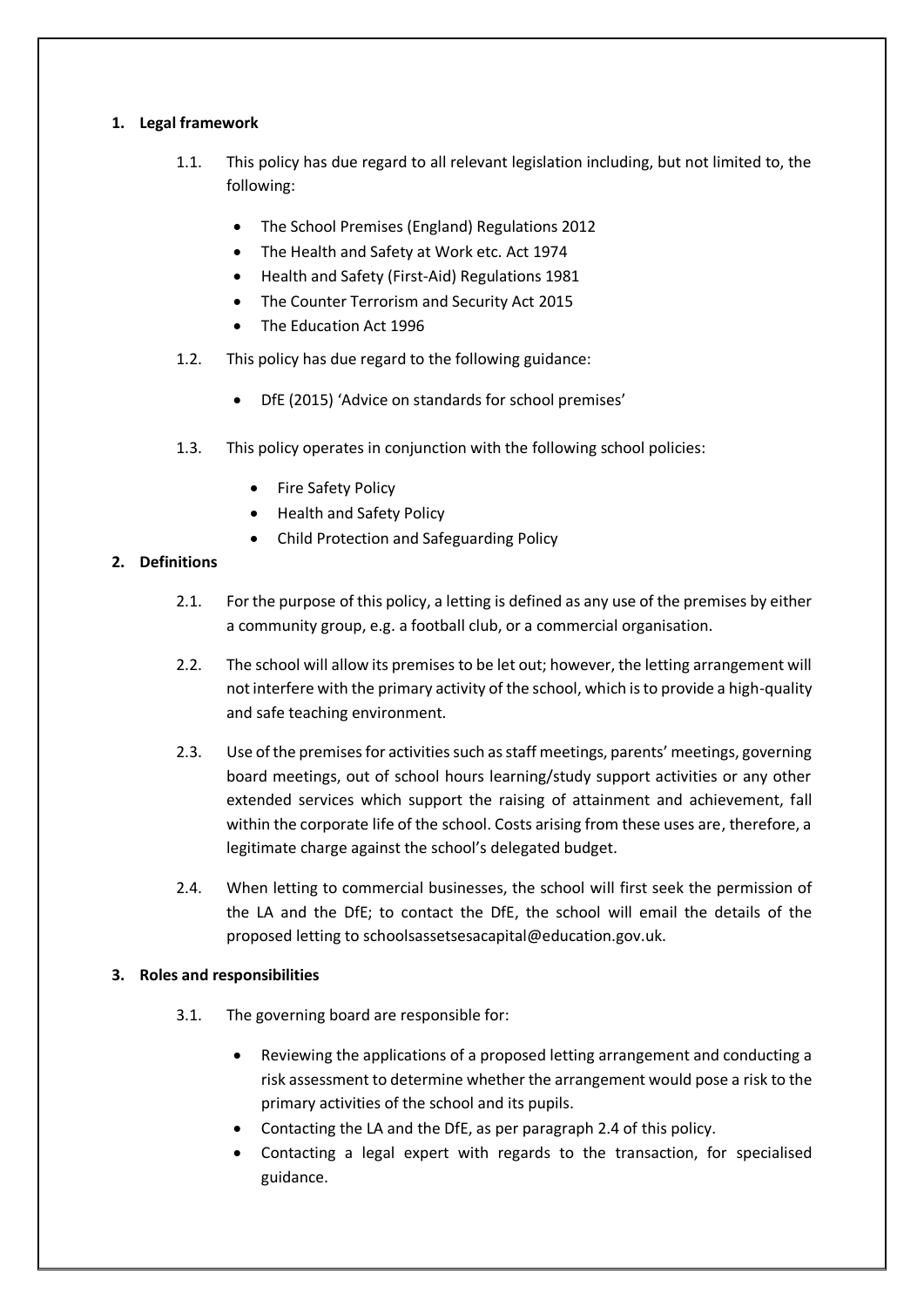- Establishing any safeguarding risks associated with the letting.
- The overall oversight of the letting, handling any queries from the hirer.
- Communicating any relevant information to the hirer, e.g. fire safety precautions.
- Agreeing fair prices to charge for using the premises; these will reflect the condition of the facilities but remain competitive enough to be accessible to the wider community.
- Working with the headteacher to ensure all relevant policies and procedures are implemented and made available to hirers.
- 3.2. The headteacher is responsible for:
	- Acting as or appointing a designated premises supervisor.
	- Ensuring the school adheres to its Premises Management Policy.
	- Delegating review of the relevant safeguarding checks carried out by the hirer to ensure they comply with the school's policies by a suitable DSL.
- 3.3. The Business Manager is responsible for:
	- Ensuring that the school has the correct insurance in place for hiring out the premises.
	- Ensuring compliance with the premises licence.
	- Checking the hirer has the appropriate public liability insurance.
	- Liaising with the governing board to establish whether or not the proposed activity is suitable for the premises.
	- Reviewing and, where necessary, amending the school's Letting Premises Risk Assessment to help ensure the safety of the hirer and their visitors.
	- Working with the site manager to ensure the premises are fit for use.
	- Ensuring hirers familiarise themselves with the relevant school policies and procedures, e.g. the Fire Safety Policy and the Asbestos Management Policy.
- 3.4. The site manager is responsible for:
	- Ensuring the facilities and equipment requested are clean and in a good working condition for each hirer.
	- Assessing whether the activities the hirer is requesting could result in disrupting any asbestos and taking the relevant safety measures as a result.
	- Working with the hirers to ensure high levels of security are maintained.
	- Showing the hirers how to properly secure and lock the premises after use.
	- Maintaining and checking equipment to ensure the general upkeep of the site and its facilities.
	- Organising any repairs and/or replacement of equipment.
	- Notifying the hirer of any known asbestos in the school.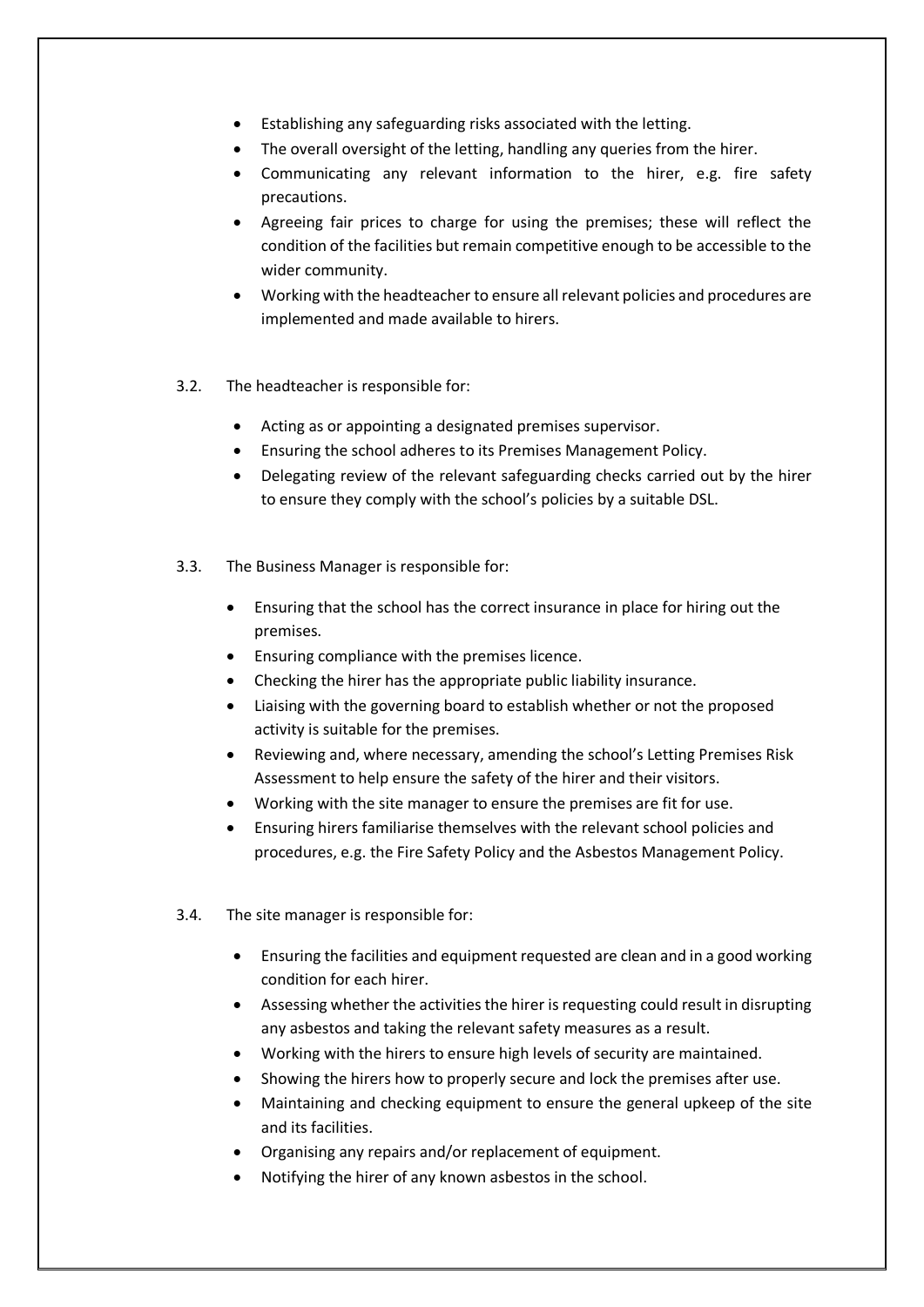- Ensuring the hirer is made aware that CCTV cameras are installed within the school and ensure they have read the Surveillance and CCTV Policy.
- 3.5. Hirers are responsible for:
	- Ensuring the proper use of the facilities and equipment they have requested to use.
	- Taking the necessary steps to ensure there is no damage to any equipment or furniture, or the building itself.
	- Ensuring all related visitors and volunteers have signed in during their period of hire.
	- Leaving the premises in a clean and tidy condition.
	- Working with the site manager to ensure that the premises are secure after use.
	- Obtaining adequate public liability insurance to a minimum of £5 million.
	- Providing the headteacher with proof that they hold a current and relevant insurance policy.
	- Obtaining all necessary safeguarding checks for all activities involving children, e.g. DBS checks, and providing proof of this to the headteacher.
	- Reading the school's safeguarding policies and procedures and ensuring they understand the rules and procedures detailed within.
	- Informing the governing board of the activities that will be undertaken on the premises.
	- Reviewing and adhering to the school's Letting School Premises Risk Assessment.

# <span id="page-5-0"></span>**4. Charges**

- 4.1. The governing board is responsible for determining charges for the letting of the school premises – a charge may be imposed in order to cover the following:
	- Costs of services (e.g. heating and lighting)
	- Costs of staffing, including "on-costs" (e.g. additional security or caretaking)
	- Costs of administration
	- Costs of wear and tear
	- Costs of insurance (if the school has arranged its own public liability insurance see terms and conditions)
	- Costs of using the school's equipment, if applicable
	- Profit element, if applicable
- 4.2. Where there are multiple lettings taking place at the same time, the costs for services and staffing will normally be shared between the hirers involved.
- 4.3. The charge issued for each letting will be reviewed annually by the governing board.
- 4.4. The review of charges will take place in the Spring term, for implementation in the beginning of the next financial year, with effect from 1 April that year.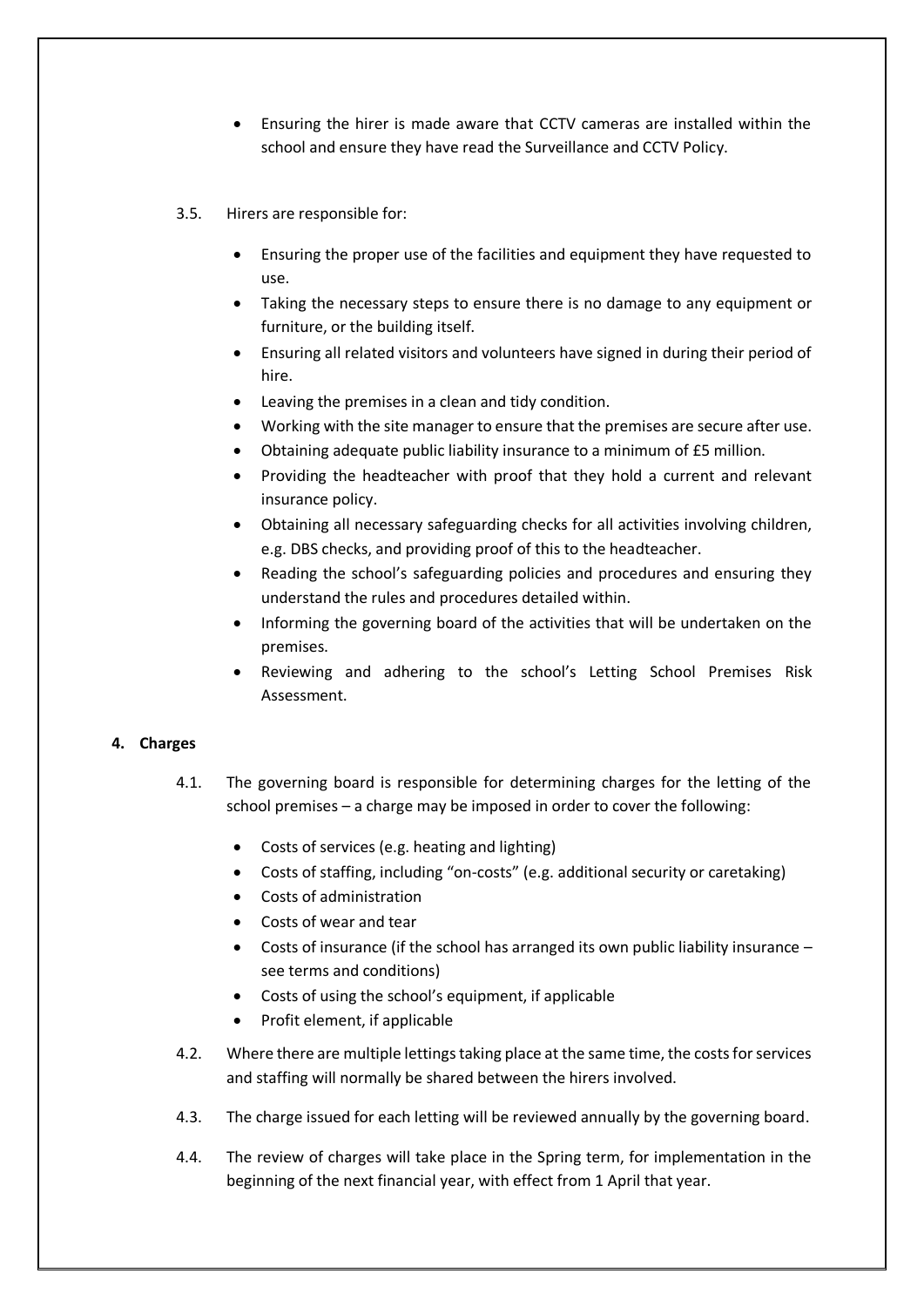- 4.5. Current charges will be provided to the governing board in advance of any letting being arranged.
- 4.6. A charging tariff may be established to ensure that access is affordable for particular individuals and groups.
- 4.7. The school requires a 10 percent deposit of the overall fee to be paid to the school to secure a booking.
- 4.8. The remining amount will be paid to the school on or before the requested booking date.
- 4.9. Hirers will provide the school with at least five days' notice before cancelling a booking.
- 4.10. If hirers fail to comply with paragraph 4.9, the school will keep the hirers deposit.
- 4.11. If the whole fee has not been paid, the school reserves the right to refuse the hirer entry to the premises.
- 4.12. In the event any fees are outstanding after the hirer has used the premises, their organisation will be barred from using the school facilities until the full amount has been paid.

# <span id="page-6-0"></span>**5. VAT**

5.1. In general, the letting of rooms for non-sporting activities is exempt of VAT, whereas sports lettings are subject to VAT (although there are exemptions to this under certain circumstances).

# <span id="page-6-1"></span>**6. Managing lettings**

- 6.1. The governing board has overall responsibility for the management of lettings.
- 6.2. The Business Manager will be delegated the day-to-day management of the lettings; however, they will not be responsible for the administrative roles, such as setting charges, this role stays with the governing board.
- 6.3. The headteacher may delegate aspects of the management of lettings to other relevant members of staff, such as the site manager.
- 6.4. If the headteacher has any concerns regarding the activities the hirers are conducting, they will consult the Chair of Governors and reach a decision together.
- 6.5. Organisations wishing to hire the premises will approach the Business Manager, who will identify their requirements and clarify the facilities available.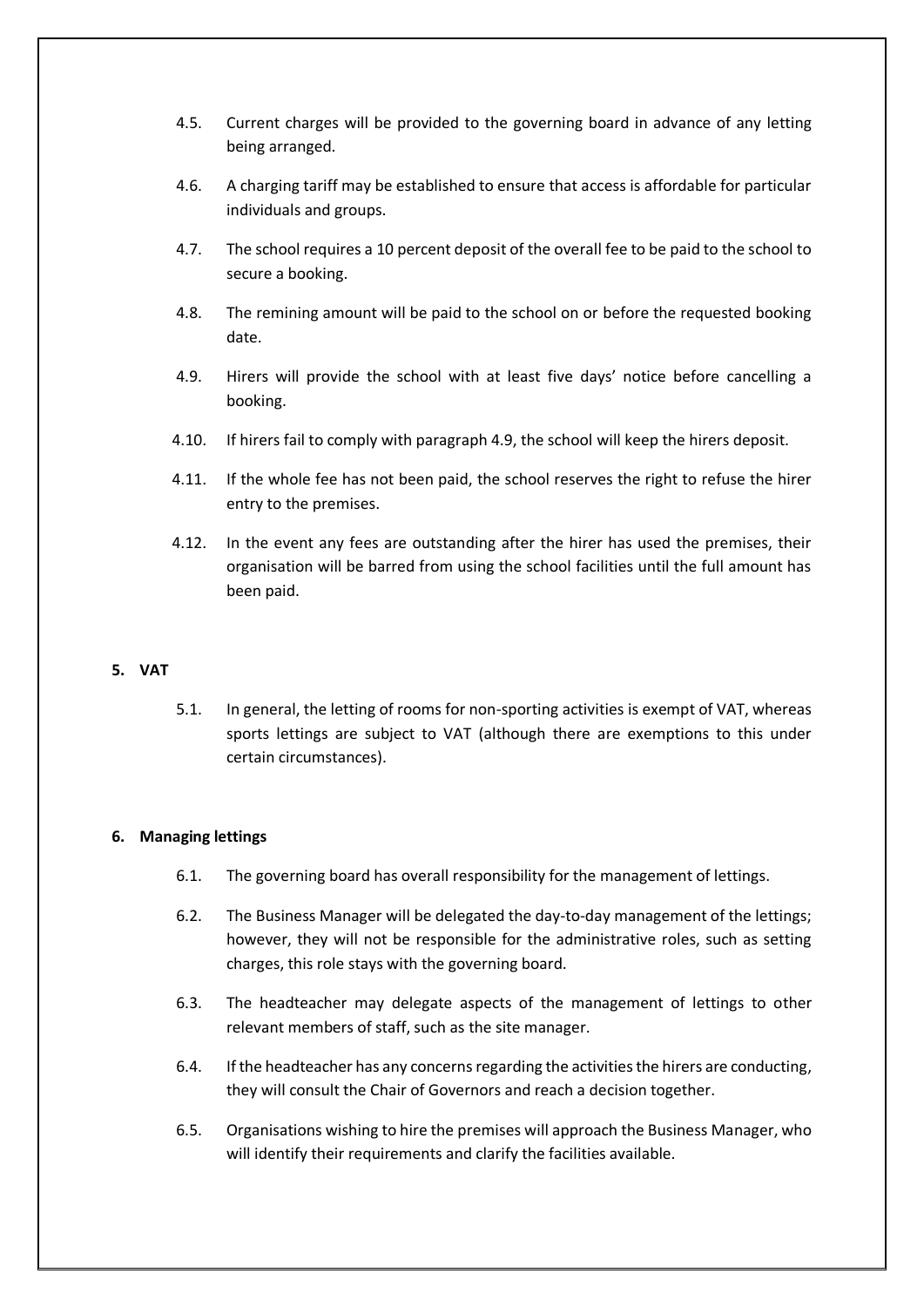- 6.6. The governing board will review the application; the governing board has the right to refuse an application and interested parties should be advised that no letting should be regarded as "booked" until approval has been given in writing.
- 6.7. Once the letting has been approved by the governing board, a letter of confirmation will be sent to the hirer, setting out the full details of the letter and enclosing the terms and conditions of the hire agreement.
- 6.8. The hirer will be invoiced for the cost of the letting as appropriate in accordance with the governing board's charges decision.
- 6.9. The hirer will be a named individual and the agreement should be in their name, giving their permanent private address.
- 6.10. All lettings fees that are received by the school, will be paid into the school's bank account, in order to offset the costs of services, staffing etc. (which are funded from the school's delegated budget).
- 6.11. Fees can be paid in cash, cheque or bank transfer. The hirer will state how they intend to pay in their application form.
- 6.12. The Business Manager will provide the hirer with the relevant bank details.
- 6.13. Sub-letting of any kind is strictly prohibited. If the school receives any evidence pertaining to plans to sub-let, all booking that the hirer has made will be cancelled.

# <span id="page-7-0"></span>**7. Safeguarding**

- 7.1. Organisations submitting a lettings request involving working with children and/or young people will submit a signed copy of their current safeguarding Policy.
- 7.2. All hirers must state the purpose of the hire.
- 7.3. Each application will be vetted by the DSL and any concerns will be reported to the Safeguarding Link Governor prior to approval.
- 7.4. When determining whether to approve an application; the governing board will consider the following factors:
	- The type of activity
	- Possible interferences with school activities
	- The availability of facilities
	- The availability of staff
	- Health and safety considerations
	- The school's duties with regards to the prevention of terrorism and radicalisation
	- Whether the letting is deemed compatible with the ethos of the school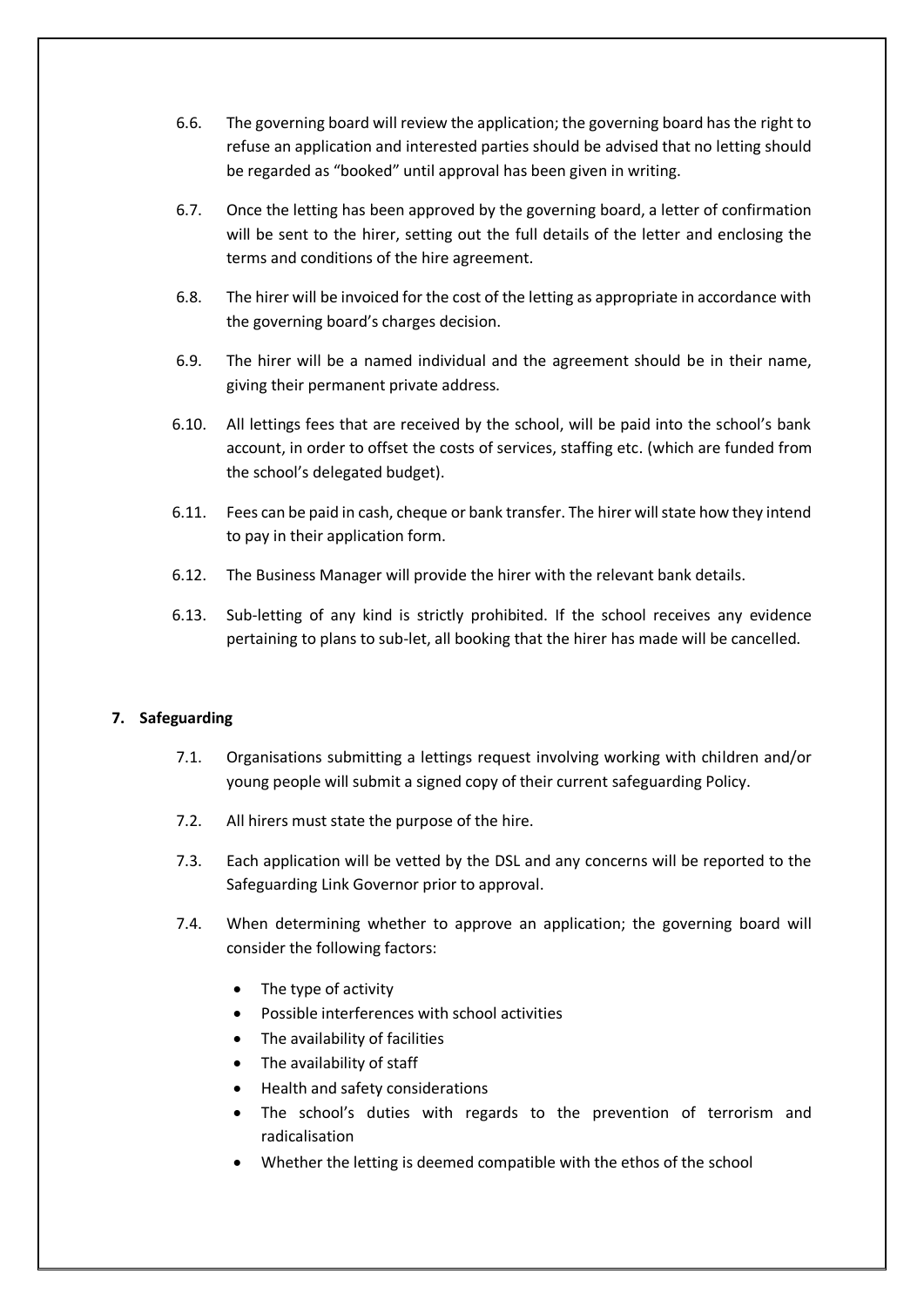- 7.5. An application will not be approved if the hirer's purpose:
	- Is aimed at promoting extremist views.
	- Involves the dissemination of inappropriate materials.
	- Contravenes the statutory Prevent duty.
	- Is likely to cause offence to public taste and decency (except where this is, in the opinion of the trust, balanced or outweighed by freedom of expression of artistic merit).
- 7.6. If any members of staff have concerns regarding the purposes for which the hirer is using the facilities, they should contact the headteacher immediately.
- 7.7. The headteacher will file an incident report form if they have reason to believe that the letting has been used for political purposes not previously authorised, the dissemination of inappropriate material or any other purpose that contravenes the Prevent duty.
- 7.8. Where an individual group is found to be promoting views in contravention of the school's Prevent duty, the person or group is guilty of an offence, under the Education Act 1996, the school will contact the police/school security who will remove the person or group from the school premises.
- 7.9. All hirers will read and review the school's Child Protection and Safeguarding Policy.

#### <span id="page-8-0"></span>**8. Asbestos**

- 8.1. The site manager and business managers will assess all lettings for proximity to asbestos-containing materials (ACMs) and no lettings will be considered in areas of risk.
- 8.2. If the school finds that there has been, or may have been, an unplanned disturbance of asbestos, the following action will be taken:
	- The hirers will be informed by the Chair of Governors immediately
	- All activities will stop and everyone will be evacuated from the affected area
	- Staff, pupils and visitors will not be allowed to re-enter the affected areas until any necessary remedial action has been taken
	- Items, including equipment, books, or personal belongings, will not be moved from the area
	- Advice will be sought from an asbestos expert regarding remedial action
- 8.3. Unless the incident is minor, the school will notify the HSE, as this is a legal requirement under the Reporting of Injuries, Diseases and Dangerous Occurrences Regulations 2013.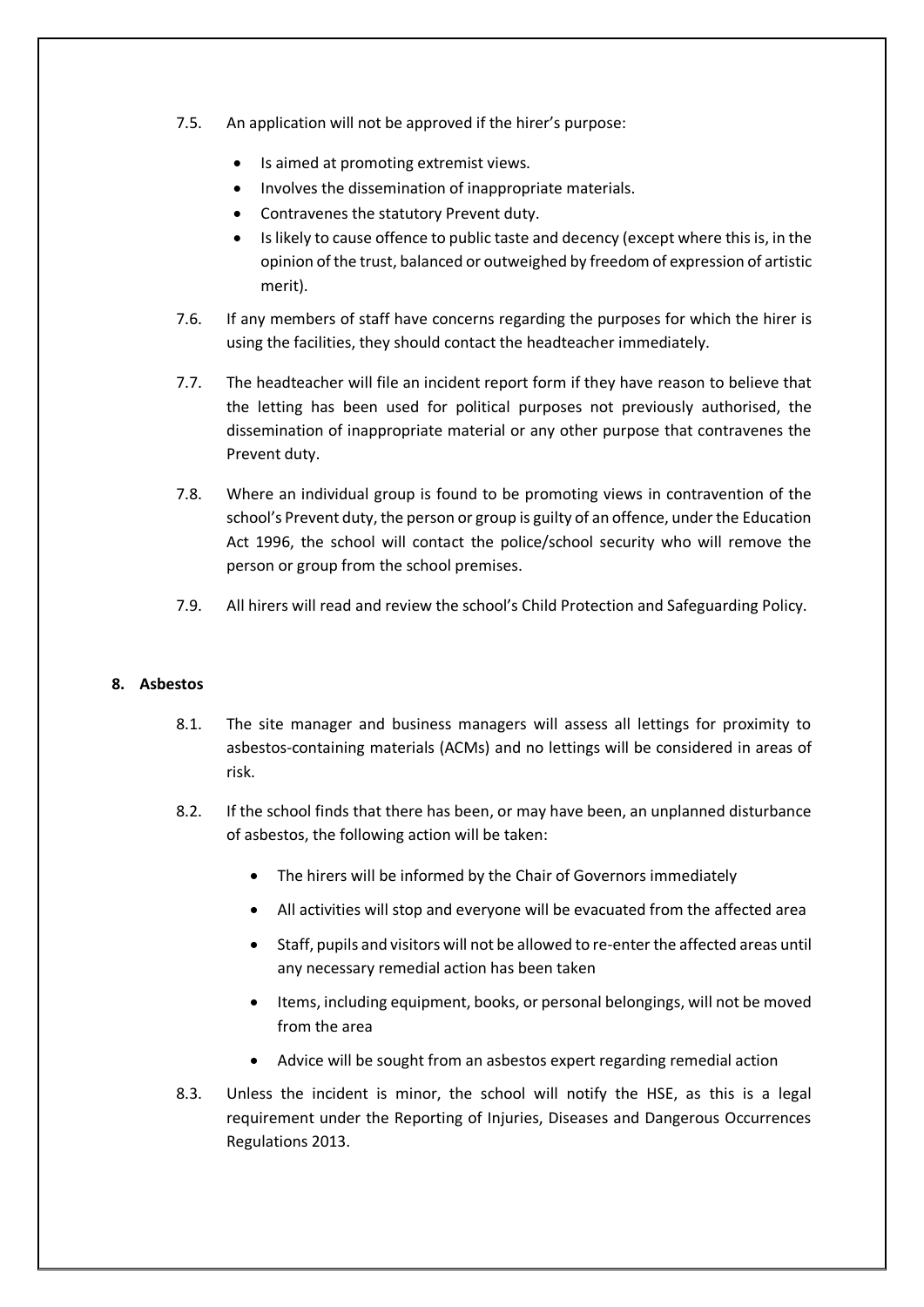#### <span id="page-9-0"></span>**9. Emergencies and health and safety**

- 9.1. The site manager and Business Manager will undertake relevant risk assessments before activities are carried out on the premises to ensure the safety of the hirer and any additional visitors.
- 9.2. The Hirer is responsible for the provision of first aid kits, unless organised by the school with agreement of the business manager.
- 9.3. A first aider (provided by the hirer) will be on site at all times.
- 9.4. Smoking is not permitted on the premises at any time.
- 9.5. Alcohol will not be brought on to, or consumed on, the premises unless the school holds a licence to sell alcohol and this has been agreed in writing with the headteacher.
- 9.6. The hirer familiarises themselves with the school's Fire Risk Assessment and other relevant risk assessments before using the premises.
- 9.7. The business manager will make copies of the school's Fire Evacuation Plan available to the hirer on arrival at the school.
- 9.8. The hirer will be shown the school's fire exits and evacuation points by the site manager on arrival.

# <span id="page-9-1"></span>**10. Using the site**

- 10.1. The hirer will liaise with the site manager to ensure the school remains secure before, during and after use.
- 10.2. Hirers will be given an emergency contact number for the site manager in case of any security breach.
- 10.3. Keys/security codes will not be passed to any hirer or other person without written permission from the governing board.
- 10.4. The school uses a 'three strike rule' when handling noise complaints lodged against hirers.
	- **Strike one** hirers will receive a verbal warning about their conduct on the school property and be warned that repeated offences will result in their booking privileges being suspended.
	- **Strike two** hirers will receive a second verbal warning and a letter explaining that the school takes a zero-tolerance approach to any excess noise. This letter will outline that any fines for noise that the school is issued may be passed on to the hirer if there is sufficient evidence to do so.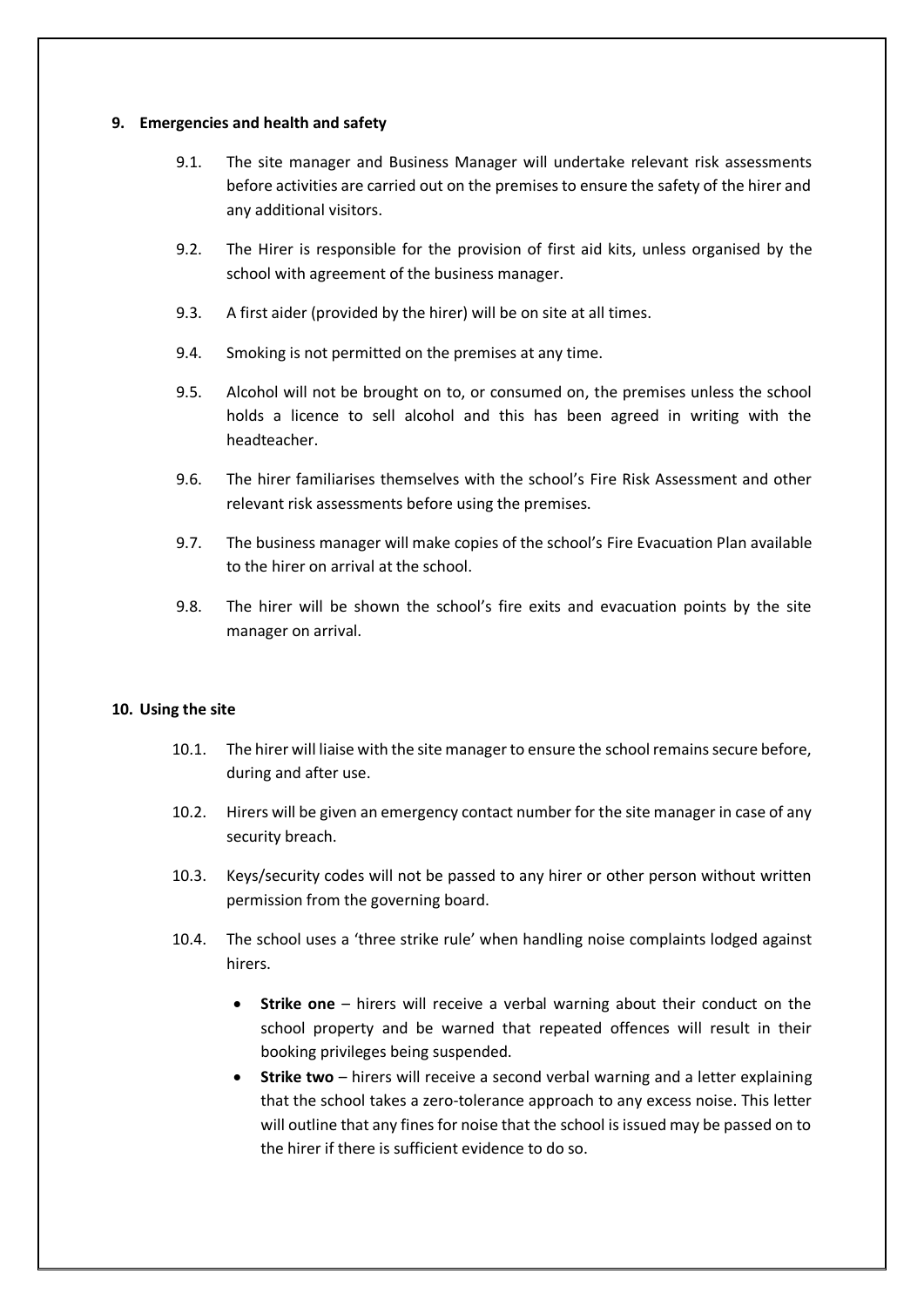- **Strike three** the hirer will be barred from booking the school premises for any activity for a period of two months. The governing board also expects the hirer to issue an apology to the school and complainant in writing.
- 10.5. The use of public announcement systems and loudspeakers must be agreed with the business manager and site manager, this agreement must include a maximum noise level which is not to be exceeded.
- 10.6. The school's car park is available to hirers during their time on the premises; however, the governing board and school will not accept responsibility for any loss, damage or accident that may occur whilst the car park is in use.
- 10.7. Hirers will only use the car parking spaces allocated and, should any additional spaces be required, the site manager will find suitable spaces on the school grounds for additional parking.
- 10.8. In the event additional parking is required, the site manager will ensure the school premises remain accessible to the emergency services, should they be required.

# <span id="page-10-0"></span>**11. Equipment**

- 11.1. Hirers will identify any equipment they require from the school and detail this in their application form; hirers must seek permission from the governing board to use any additional equipment once the form has been submitted.
- 11.2. The site manager will conduct an inventory of all the equipment that the hirer requests, noting it's condition. The site manager will review this inventory after the hirer uses the equipment to ensure its proper use.
- 11.3. Furniture and fittings will not be removed or interfered with in any way unless permission has been granted by the Business manager, headteacher or site manager. In the event permission has been granted, the site manager will oversee the move.
- 11.4. If a furniture move has been agreed, the hirer and site manager will negotiate restoring the premises back to its original state.
- 11.5. Any damage to equipment, furniture or the building will result in the hirer being charged the cost of any repairs or replacements.
- 11.6. Any seating provided is limited to the number of chairs on the premises.
- 11.7. Hirers are allowed to bring their own equipment on to the premises; however, they will be required to acknowledge this in their application form.
- 11.8. The hirer will ensure that any equipment that they provide meets the relevant health and safety standards.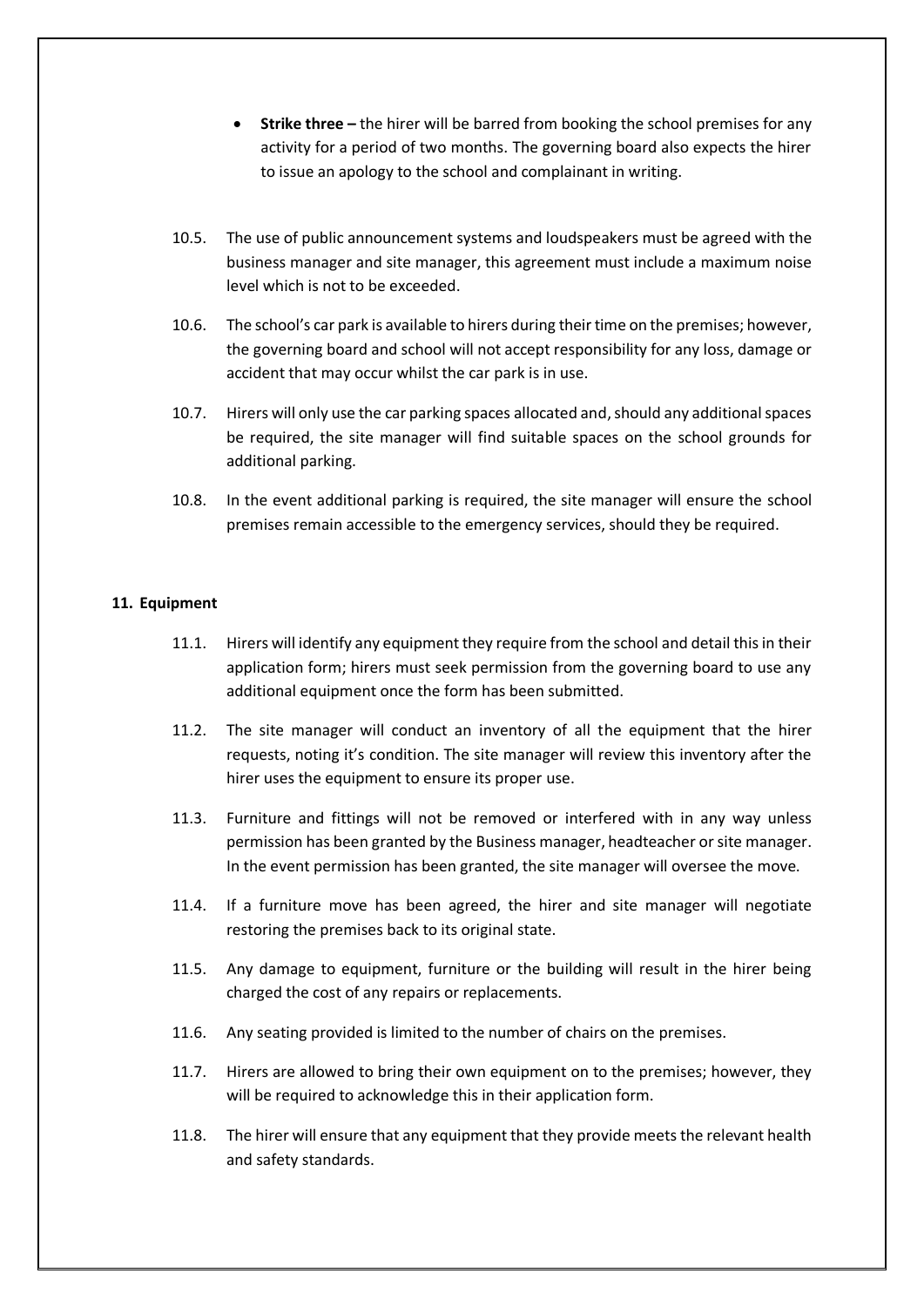- 11.9. The school cannot be considered responsible if any of the hirer's equipment is damaged, stolen or lost whilst being used on the premises.
- 11.10. CCTV systems will be used to monitor events and identify incidents taking place whilst the premises are in use.
- 11.11. Hirers will report any stolen or missing equipment to the site manager immediately.
- 11.12. Risk assessments for manual handling will be carried out by the business manager and site manager.
- 11.13. Food and drink may be prepared on the premises; however, hirers must seek direct permission from the governing board.
- 11.14. The hirer will prepare food and drink in line with current food and hygiene regulations.

# <span id="page-11-0"></span>**12. Monitoring and review**

- 12.1. This policy is reviewed annually by the governing board and the headteacher.
- 12.2. The scheduled review date for this policy is June 2019.
- 12.3. Any changes made to this policy will be communicated to all relevant members of staff and all hirers.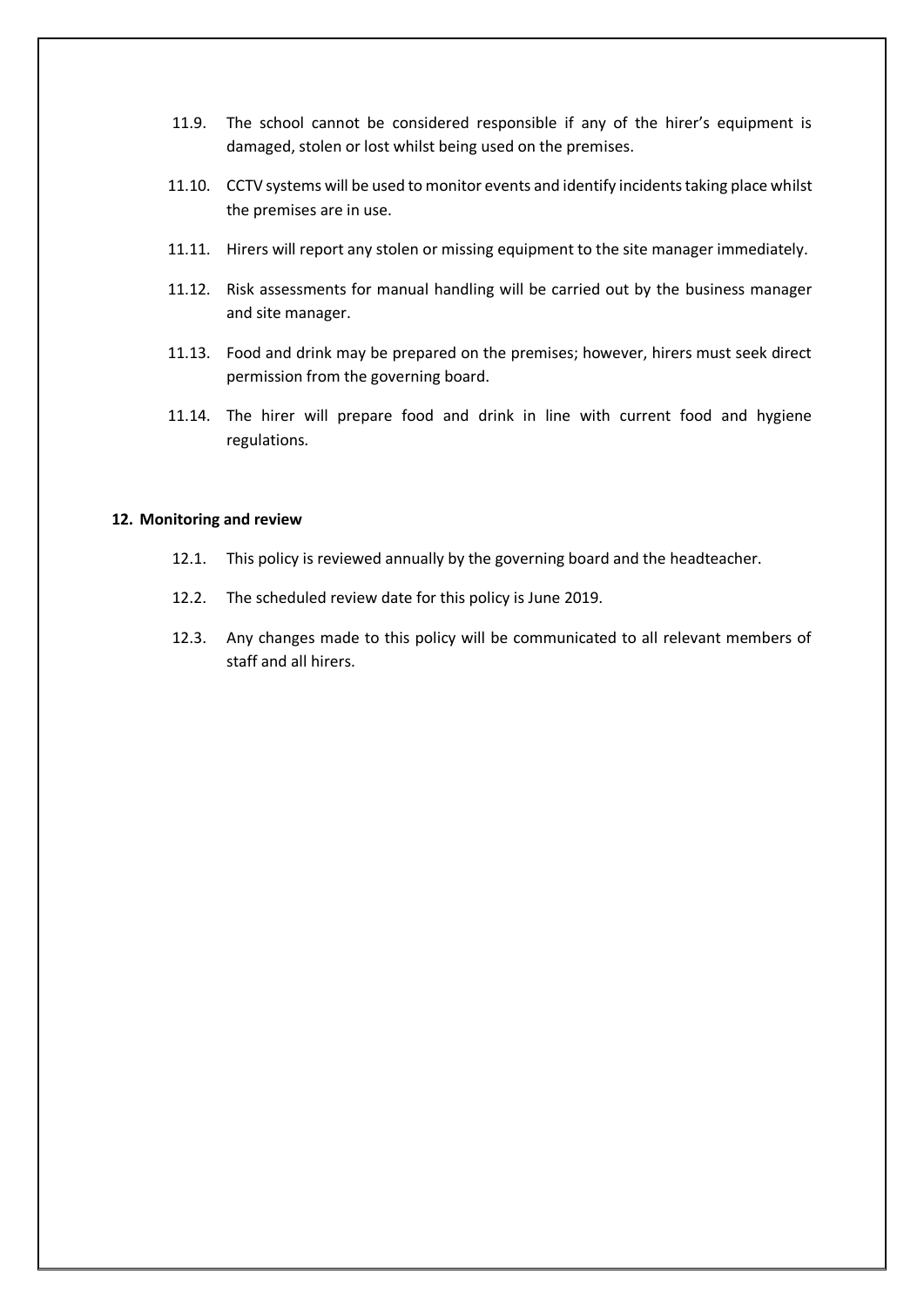<span id="page-12-0"></span>

| <b>Sports Hall</b>                                       |        |
|----------------------------------------------------------|--------|
| Hire, per hour                                           | £38.00 |
| Block bookings (10 weeks or more), per hour              | £35.00 |
| <b>Badminton Court</b>                                   |        |
| Hire, per hour                                           | £10.00 |
| Block bookings (10 weeks or more), per hour              | £8.00  |
| *Badminton Court can be offered on a pay and play basis. |        |
| <b>School Hall</b>                                       |        |
| Hire, per hour                                           | £38.00 |
| Block bookings (10 weeks or more), per hour              | £35.00 |
| <b>Football pitch</b>                                    |        |
| Hire, per hour                                           | £35.00 |
| Block bookings (10 weeks or more), per hour              | £32.00 |
|                                                          |        |
| <b>Rugby pitch</b>                                       |        |
| Hire, per hour                                           | £35.00 |
| Block bookings (10 weeks or more), per hour              | £32.00 |
| <b>Drama Studio (Community Room)</b>                     |        |
| Hire, per hour                                           | £25.00 |
| Block bookings (10 weeks or more), per hour              | £22.00 |
|                                                          |        |
| Classroom                                                |        |
| Hire, per hour                                           | £20.00 |
| Block bookings (10 weeks or more), per hour              | £17.00 |
| <b>Lecture Theatre</b>                                   |        |
| Hire, per hour                                           | £30.00 |
| Block bookings (10 weeks or more), per hour              | £27.00 |
|                                                          |        |
| <b>Meeting Room</b>                                      |        |
| Hire, per hour                                           | £20.00 |

Block bookings (10 weeks or more), per hour £17.00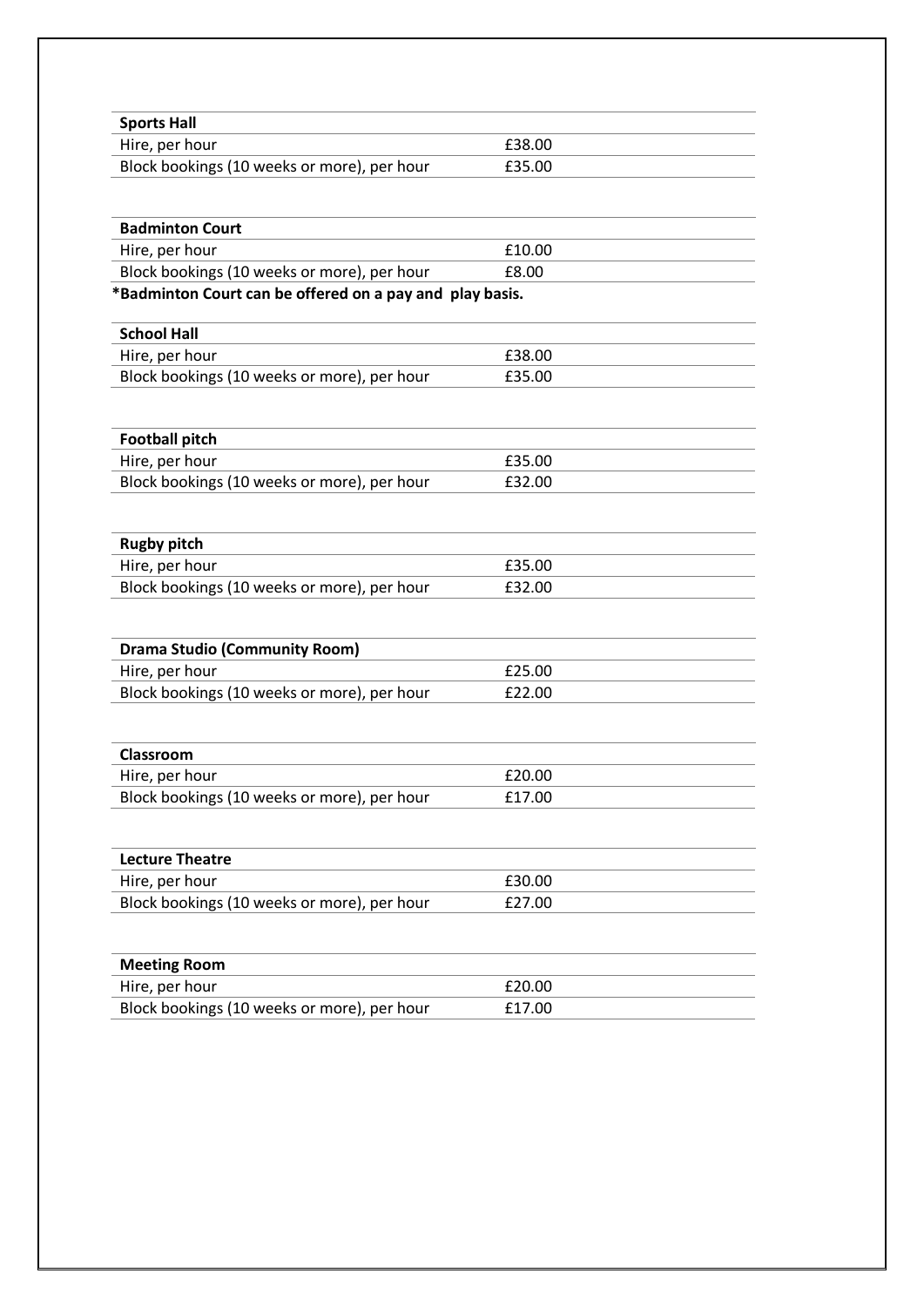# **Premises Application Form**

| Named individual:                                              |  |  |
|----------------------------------------------------------------|--|--|
| Company name:                                                  |  |  |
| Address<br>(for invoicing purposes):                           |  |  |
| Contact number:                                                |  |  |
| Email address:                                                 |  |  |
| Deposit amount:                                                |  |  |
| Payment method:                                                |  |  |
| <b>Requirements</b>                                            |  |  |
| Date of hiring:                                                |  |  |
| Time of hiring:                                                |  |  |
| Room(s):                                                       |  |  |
| Equipment needed:                                              |  |  |
| Details of any equipment you<br>will be using on the premises: |  |  |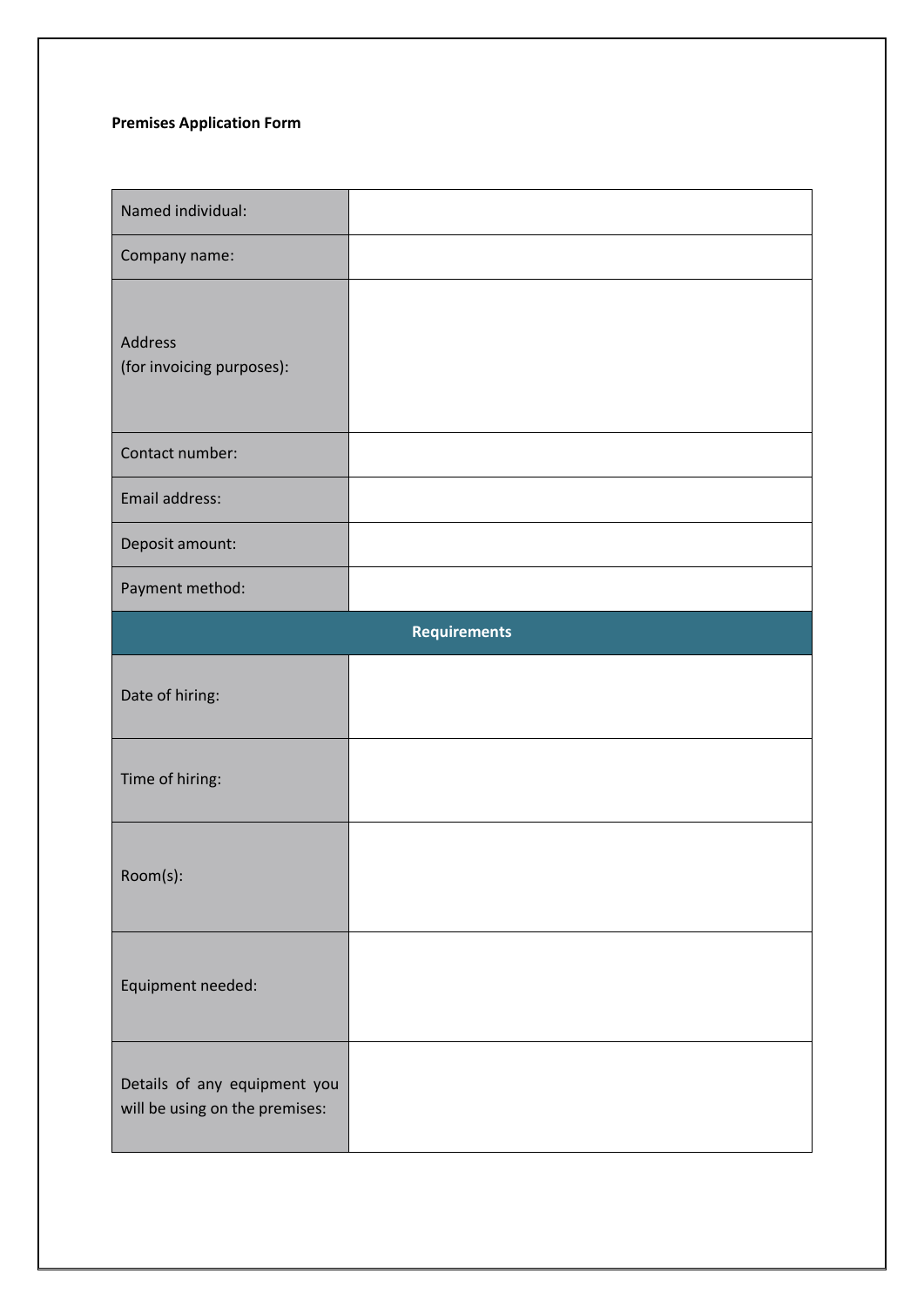<span id="page-14-0"></span>

| Purpose                                                                                                                 |  |  |
|-------------------------------------------------------------------------------------------------------------------------|--|--|
| Details of the event:                                                                                                   |  |  |
| Will you be working with<br>children and/or young people?                                                               |  |  |
| If yes, have you attached a<br>copy of your safeguarding<br>Policy?                                                     |  |  |
| Start time:                                                                                                             |  |  |
| End time:                                                                                                               |  |  |
| <b>Expected attendance:</b>                                                                                             |  |  |
| By signing this document, I acknowledge that I have read, understood and agree to the terms of<br>this Lettings Policy. |  |  |
| I acknowledge that my signature confirms all the details in this application form are correct.                          |  |  |
| Signed:                                                                                                                 |  |  |
| Date:                                                                                                                   |  |  |